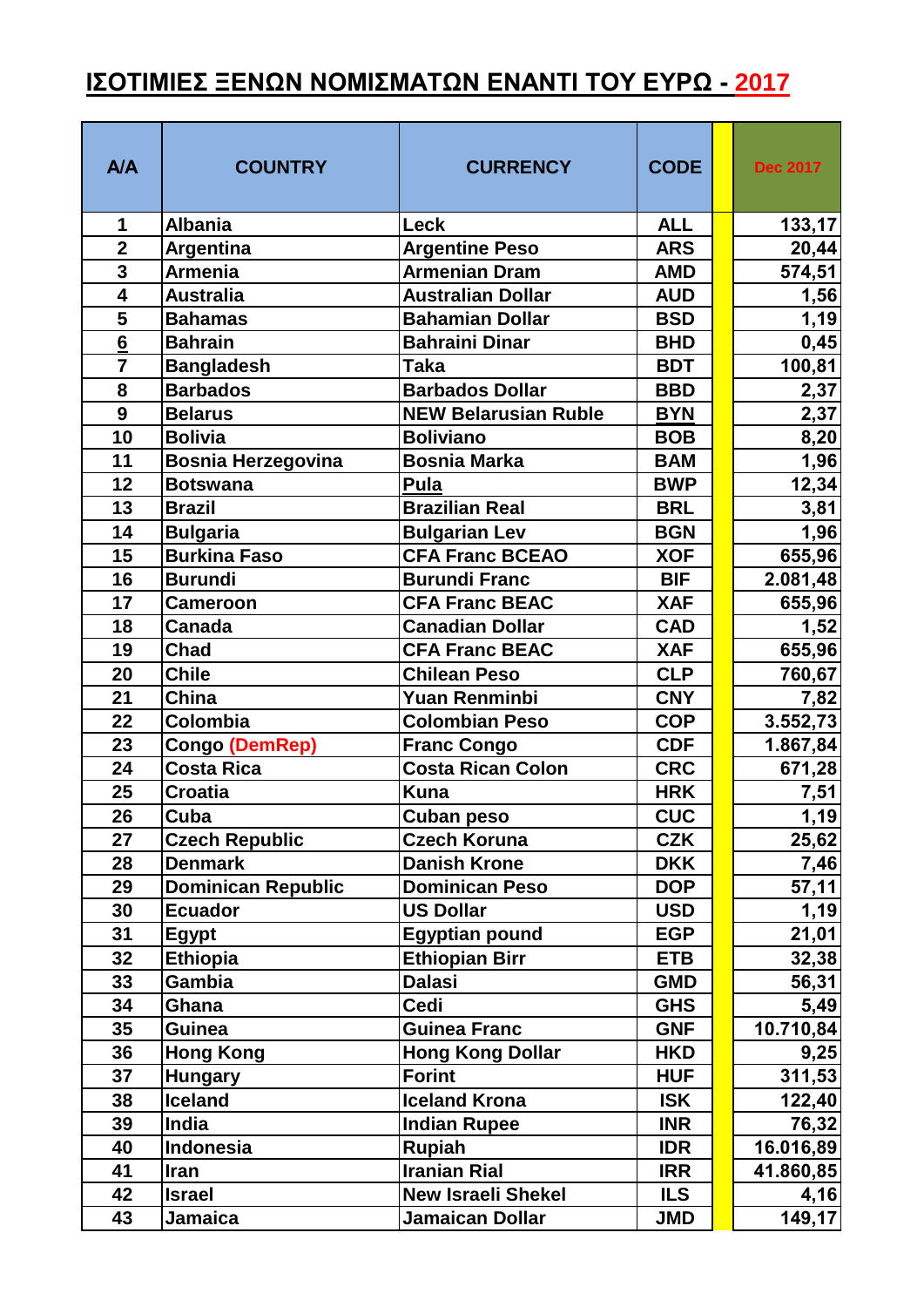| <b>A/A</b> | <b>COUNTRY</b>      | <b>CURRENCY</b>           | <b>CODE</b> | <b>Dec 2017</b> |
|------------|---------------------|---------------------------|-------------|-----------------|
| 44         | Japan               | Japanese Yen              | <b>JPY</b>  | 131,44          |
| 45         | Jordan              | <b>Jordanian Dinar</b>    | <b>JOD</b>  | 0,84            |
| 46         | <b>Kazakhstan</b>   | Tenge                     | <b>KZT</b>  | 394,58          |
| 47         | Kenya               | <b>Kenyan Shilling</b>    | <b>KES</b>  | 122,61          |
| 48         | <b>Kuwait</b>       | <b>Kuwaiti Dinar</b>      | <b>KWD</b>  | 0,36            |
| 49         | Lebanon             | <b>Lebanese Pound</b>     | <b>LBP</b>  | 1.796,77        |
| 50         | Libya               | <b>Libyan Dinar</b>       | <b>LYD</b>  | 1,61            |
| 51         | <b>Madagascar</b>   | <b>Malagasy Franc</b>     | <b>MGA</b>  | 3.810,12        |
| 52         | <b>Malawi</b>       | <b>Kwacha</b>             | <b>MWK</b>  | 861,28          |
| 53         | <b>Malaysia</b>     | <b>Malaysian Ringgit</b>  | <b>MYR</b>  | 4,85            |
| 54         | <b>Maldive Is.</b>  | <b>Rufiyaa</b>            | <b>MVR</b>  | 18,29           |
| 55         | <b>Mauritania</b>   | Ouguiya                   | <b>MRO</b>  | 419,84          |
| 56         | <b>Mauritius</b>    | <b>Maur Rupee</b>         | <b>MUR</b>  | 39,83           |
| 57         | <b>Mexico</b>       | <b>Mexican Peso</b>       | <b>MXN</b>  | 21,96           |
| 58         | <b>Moldova</b>      | <b>Moldovan Leu</b>       | <b>MDL</b>  | 20,41           |
| 59         | <b>Mongolia</b>     | <b>Tugrik</b>             | <b>MNT</b>  | 2.898,97        |
| 60         | <b>Morocco</b>      | Moroccan Dirham           | <b>MAD</b>  | 11,17           |
| 61         | <b>Mozambique</b>   | <b>Meticai</b>            | <b>MZN</b>  | 71,76           |
| 62         | <b>Namibia</b>      | <b>Namibian Dollar</b>    | <b>NAD</b>  | 16, 16          |
| 63         | <b>Nepal</b>        | <b>Nepalese Rupee</b>     | <b>NPR</b>  | 122,29          |
| 64         | <b>New Zealand</b>  | <b>New Zealand Dollar</b> | <b>NZD</b>  | 1,72            |
| 65         | <b>Nicaragua</b>    | <b>Cordoba Oro</b>        | <b>NIO</b>  | 36,38           |
| 66         | <b>Niger Rep</b>    | <b>CFA Franc BCEAO</b>    | <b>XOF</b>  | 655,96          |
| 67         | <b>Nigeria</b>      | <b>Naira</b>              | <b>NGN</b>  | 427,65          |
| 68         | <b>Norway</b>       | <b>Norwegian Krone</b>    | <b>NOK</b>  | 9,76            |
| 69         | Oman                | <b>Rial Omani</b>         | <b>OMR</b>  | 0,46            |
| 70         | <b>Pakistan</b>     | <b>Pakistan Rupee</b>     | <b>PKR</b>  | 123,58          |
| 71         | Panama              | <b>Balboa</b>             | <b>PAB</b>  | 1,19            |
| 72         | Peru                | <b>Nuevo Sol</b>          | <b>PEN</b>  | 3,83            |
| 73         | <b>Philippines</b>  | <b>Philippine Peso</b>    | <b>PHP</b>  | 59,91           |
| 74         | <b>Poland</b>       | <b>Zloty</b>              | <b>PLN</b>  | 4,20            |
| 75         | Qatar               | Qatari Riyal              | QAR         | 4,32            |
| 76         | Romania             | <b>New Leu</b>            | <b>RON</b>  | 4,64            |
| 77         | <b>Russia</b>       | <b>Russian Ruble</b>      | <b>RUB</b>  | 69,29           |
| 78         | Rwanda              | <b>Rwanda Franc</b>       | <b>RWF</b>  | 1.016,86        |
| 79         | Saudi Arabia        | <b>Saudi Riyal</b>        | <b>SAR</b>  | 4,41            |
| 80         | <b>Senegal</b>      | <b>CFA Franc BCEAO</b>    | <b>XOF</b>  | 655,96          |
| 81         | <b>Serbia</b>       | <b>Dinar</b>              | <b>RSD</b>  | 119,18          |
| 82         | <b>Seychelles</b>   | <b>Seychelles Rupee</b>   | <b>SCR</b>  | 15,81           |
| 83         | <b>Sierra Leone</b> | Leone                     | <b>SLL</b>  | 9.097,67        |
| 84         | <b>Singapore</b>    | <b>Singapore Dollar</b>   | <b>SGD</b>  | 1,60            |
| 85         | <b>South Africa</b> | Rand                      | <b>ZAR</b>  | 16,22           |
| 86         | South Korea         | Won                       | <b>KRW</b>  | 1.279,96        |
| 87         | Sri Lanka           | Sri Lanka Rupee           | <b>LKR</b>  | 182,28          |
| 88         | <b>Sudan Rep</b>    | <b>Sudanise Pound</b>     | <b>SDG</b>  | 7,93            |